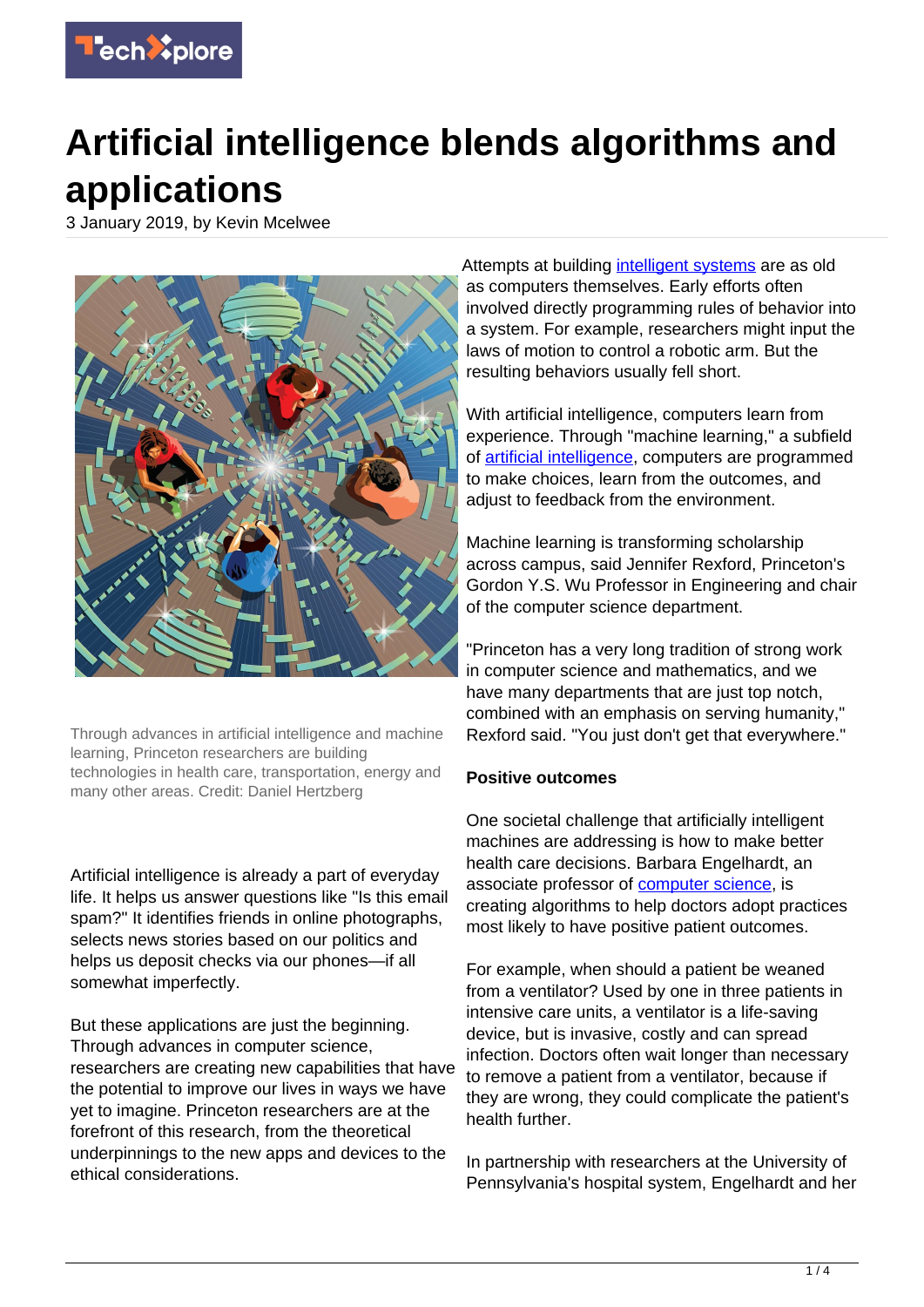

team aim to move patient care away from a onesize-fits-all approach to one that is tailored to individual patients. Their algorithm considers many patient factors and then calculates when and how to remove the patient from the ventilator. It makes numerous decisions, including how much sedative to give prior to the procedure and how to test whether the patient can breathe unassisted.

Machine learning could also help in situations where high-quality human healthcare is not immediately available, such as with patients in palliative care, who could be monitored around the clock as if by a specialist.

# **Reinforcement learning**

Engelhardt uses a machine-learning approach called reinforcement learning, a departure from the older but still widely used practice of "supervised learning," where programmers provide computers with training sets of data and ask the machines to generalize to new situations. For example, to teach rescue missions in a certain set of environments a computer to identify dogs in photos, programmers may fail dramatically when deployed in a new one. provide tens of thousands of images, from which the computer develops its own rules to figure out whether new photos contain a dog.

Reinforcement learning, by contrast, is more like the trial-and-error learning that young children use. A toddler who tries to pet the family cat and receives a sharp swipe will learn to stay away from cats. Similarly, the computers try things and interpret the results.

Mengdi Wang, an assistant professor of operations research and financial engineering, studies this approach. She has used reinforcement learning to limit risk in financial portfolios, help a local hospital predict complications in knee replacement surgery, and partner with Microsoft Research to produce story-quality dialogue.

One challenge when implementing reinforcement learning is data overload. Computers don't have the data and performance on new data. advantage of human forgetfulness, so they must process all incoming data. In practice, experts often **Language learning** have to step in to put some bounds on the number of items that need to be considered.

"Having too many variables is the bottleneck of reinforcement learning," Wang said. "Even if you have all the information in the world, you have a limited amount of processing power."

Wang developed a method for helping computers figure out what is and what is not important. It's an algorithm that reduces complexity by mathematically compressing a large collection of possible states into a small number of possible clusters. The approach, which she developed with Anru Zhang of the University of Wisconsin-Madison, uses statistics and optimization to group the likely scenarios for each stage of a decisionmaking process.

# **AI to the rescue**

Although [reinforcement learning](https://techxplore.com/tags/reinforcement+learning/) is powerful, it offers no guarantees when an algorithm confronts a new environment. For example, an autonomous aerial vehicle (drone) trained to perform search-and-

Developing approaches to guarantee drone safety and performance is the goal of Anirudha Majumdar, an assistant professor of mechanical and aerospace engineering. Due to safety and technological limitations, most drones today require a human to control the craft using its cameras and sensors. But steering drones through destroyed buildings, like those in the radioactivity-damaged Fukushima Daiichi power station in Japan, presents challenges.

Autonomous aerial vehicles could aid search-andrescue efforts in tight spaces where the risk of human error is great. Majumdar is exploring how to apply a set of tools from machine learning known as "generalization theory" to guarantee drone safety in new environments. Roughly speaking, generalization theory provides ways to narrow the difference between performance on the training

Teaching computers to recognize shapes is one thing, but teaching them to understand everyday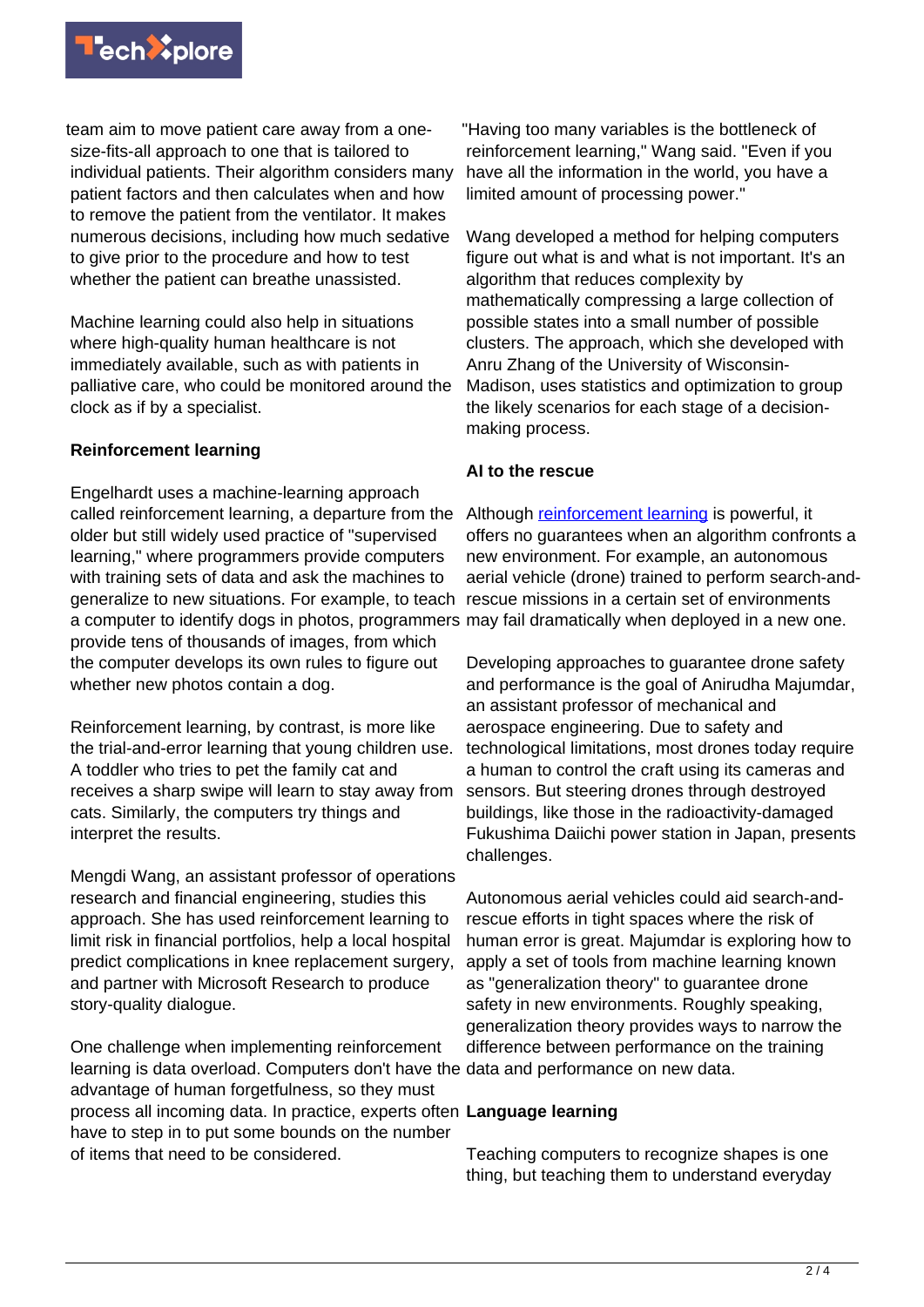

language is quite another. To get at the question of For really complex questions, researchers have how the brain processes language, Princeton researchers scanned the brains of volunteers who watched episodes of the BBC television series "Sherlock" to see what the brain is doing while its owner is taking in new information.

The challenge was how to aggregate results from several brains to identify trends. Each brain is shaped slightly differently, leading to slight differences in their functional magnetic resonance imaging (fMRI) scans. "It is as if you send a thousand tourists to take a photo of the Eiffel Tower. Each photo will be slightly different depending on the camera, the spot where the tourist stood to take the picture, and so forth," said Peter Ramadge, the Gordon Y.S. Wu Professor of Engineering and director of the Center for Statistics **Unintended consequences** and Machine Learning. "You need machine learning to understand what is common to the response of all the subjects," he said.

Ramadge and other computer scientists, including then-undergraduate Kiran Vodrahalli of the Class of Enter Ed Felten, who is researching policies to curb 2016, worked with researchers at the Princeton Neuroscience Institute to aggregate brain scans using a method for finding commonalities called a "shared response model." They then mapped brain activity to the dialogue in the episodes using a [natural language](https://techxplore.com/tags/natural+language/) processing technique—which extracts meaning from speech—developed by Sanjeev Arora, Princeton's Charles C. Fitzmorris Professor in Computer Science, and his team.

While a typical [speech recognition](https://techxplore.com/tags/speech+recognition/) method needs huge numbers of examples, the new method is capable of drawing meaning from a relatively small collection of words, such as the few hundred found in the script of the TV show. In a paper published in the journal NeuroImage in June 2017, the researchers demonstrated that they could determine from looking at the fMRI scans which scene was being watched with about 72 percent accuracy.

### **Into the black box**

Machine learning has the potential to unlock questions that humans find difficult or impossible to answer, especially ones involving large data sets.

developed a method called deep learning, inspired by the human brain. This method relies on artificial neural networks, collections of artificial neurons that, like real brain cells, can receive a signal, process it, and produce an output to hand off to the next neuron.

While deep learning has been successful, researchers are still discovering what tasks it is best suited for, said Arora, who recently founded a program in theoretical machine learning at the nearby Institute for Advanced Study. "The field has derived a lot of use from treating deep learning as a black box," he said. "The question is what will we see when we open the black box."

In addition to broad ethical questions about the use of AI and the implications of intelligent machines in society, near-term worries about AI systems taking jobs from people are becoming more common. the unintended consequences of AI.

Felten, the Robert E. Kahn Professor of Computer Science and Public Affairs and director of Princeton's Center for Information Technology Policy, served as deputy U.S. chief technology officer in the Obama White House, where he led federal policy initiatives on AI and [machine learning](https://techxplore.com/tags/machine+learning/) .

With researchers at New York University, Felten has explored whether concerns about AI's impact on jobs and the economy can be supported by data. The researchers used standard benchmarks published by AI researchers. For visual recognition, for example, the team evaluated how many images an AI algorithm correctly categorized. Felten and his colleagues paired this estimation with data sets provided by the Bureau of Labor Statistics.

The question is whether AI will replace workers, or complement their efforts and lead to even greater opportunities? History shows that new technologies often prove beneficial for workers in the long term, but not without short-term pains for workers replaced by technology.